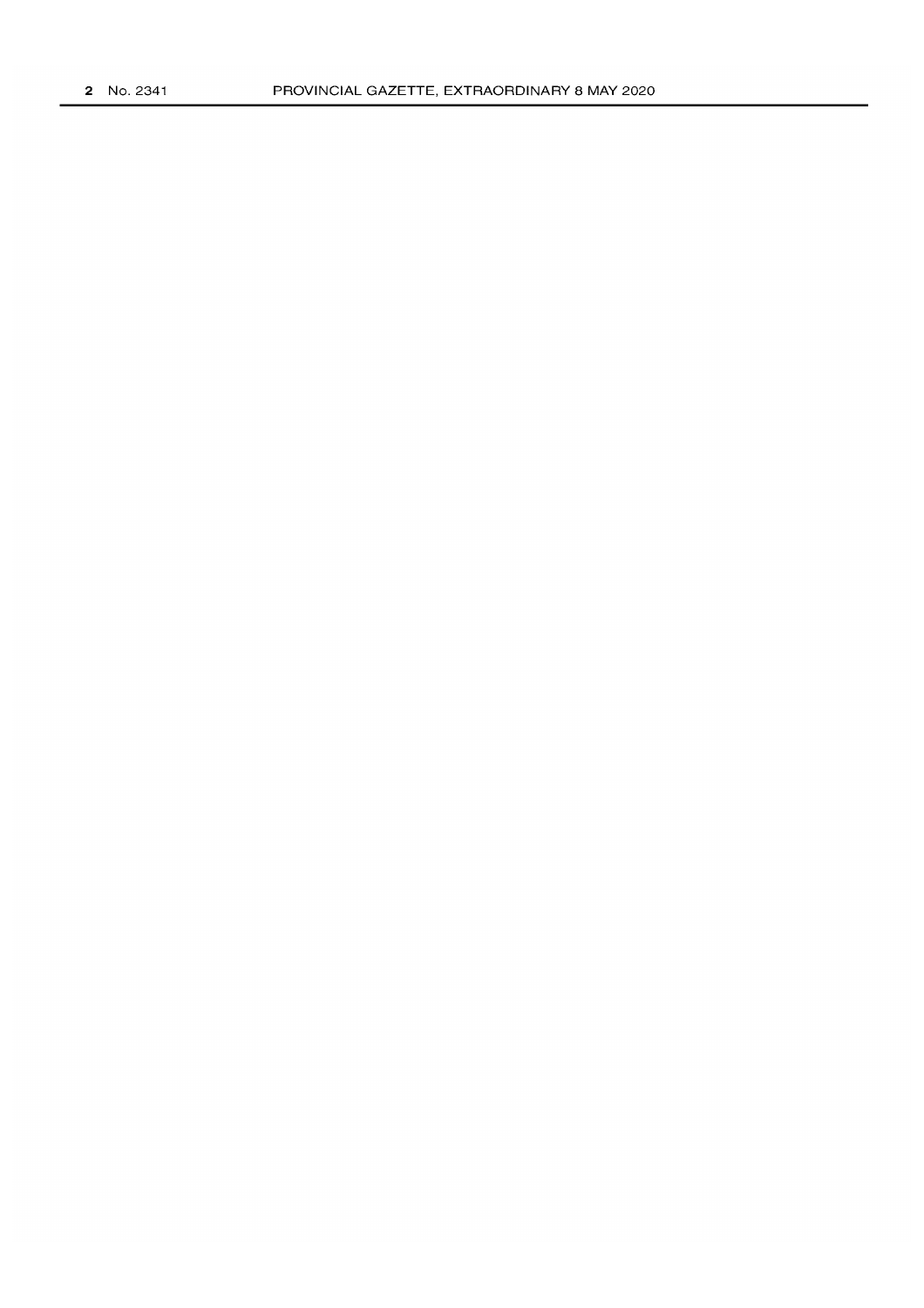TABLE OF CONTENTS

#### No Page No

### **GENERAL NOTICE I ALGEMENE KENNISGEWINGS**

| 44 | Northern Cape Liquor Act, 2008: Notice of intention to apply in terms of section 20 of the act for license [reg. 4 (1)] 13 |  |
|----|----------------------------------------------------------------------------------------------------------------------------|--|
| 44 | Noord-Kaap Drankwet, 2008: Kennisgewing van voorneme om kragtens artikel 20 van die wet vir n lisensie                     |  |